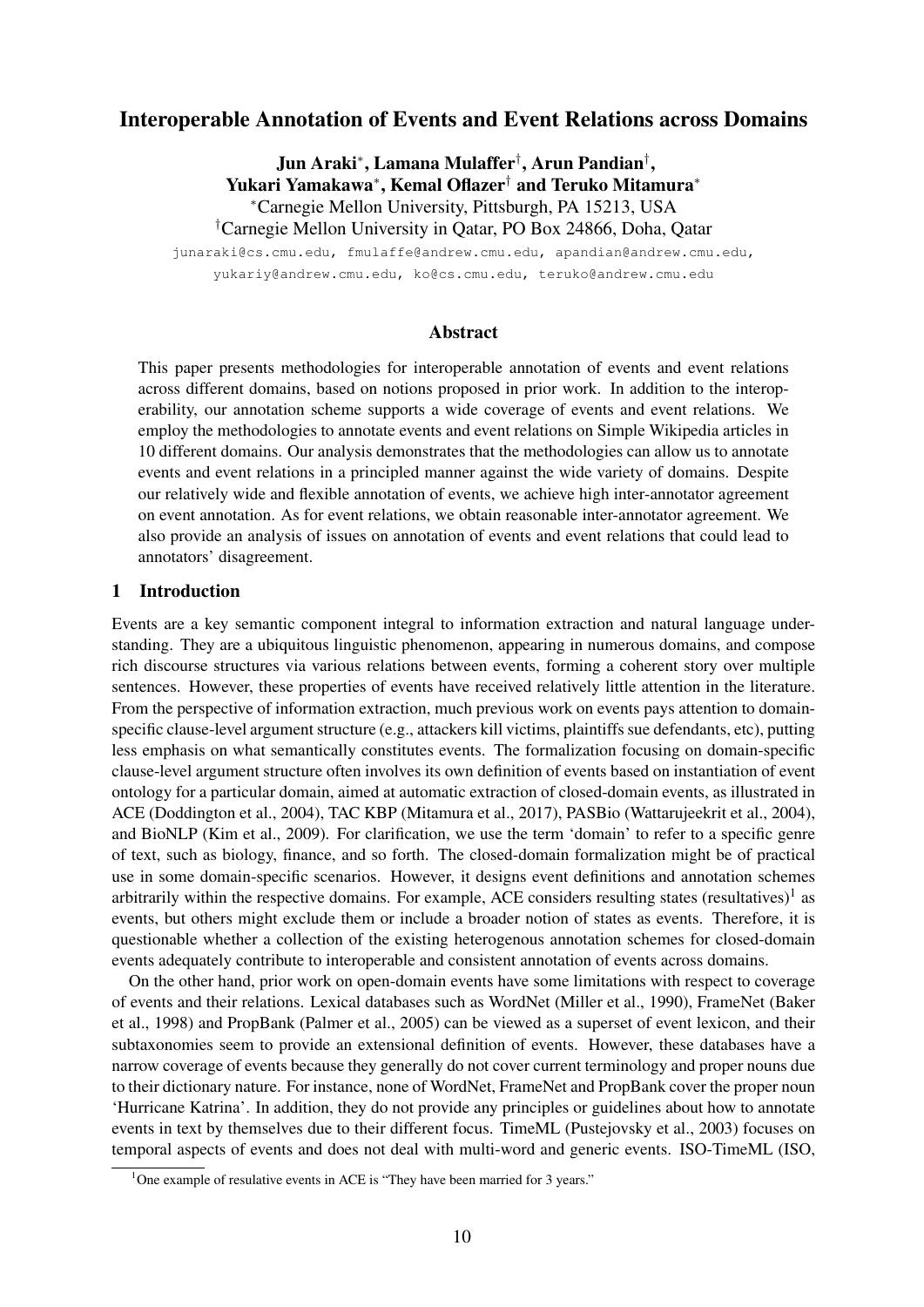2012) provides a wider coverage of events than TimeML, but still has a focus on temporal relations. Event annotation in OntoNotes (Weischedel et al., 2011) is restricted to a small number of event nouns. Also importantly, some of the work mentioned above involves theoretical formalization of some relations between events (e.g., temporal relations), but none of the work provides annotation of a variety of event relations such as event coreference, subevents and causality. Richer Event Description (RED) (Palmer et al., 2016) defines events and their relations in a general manner, but its annotation was performed only in the clinical domain (O'Gorman et al., 2016).

In this work, we present our methodologies for annotating events and relations between events in unrestricted domains. The goal of our annotation project is to provide human-annotated data to build a generation generation application to enhance reading comprehension for English as second language (ESL) students, as a continuous effort of (Araki et al., 2016). Using the notion of eventualities (Bach, 1986) and event nuggets (Mitamura et al., 2015), our event annotation scheme defines events and annotates event spans of text while not assigning any specific event types to them. In that sense, our event annotation is span-oriented, as compared to the traditional argument-oriented annotation of events. As for relations between events, we choose to annotate five relations from the perspective of the goal: event coreference, subevent, causality, event sequence ('after' relations), and simultaneity. To our knowledge, this is the first work that performs human annotation of events and the five relations in unrestricted domains. We believe that this work contributes not only to the goal of the annotation project but also to an important step toward interoperable annotation of events and their relations across domains. The five event relations cover various semantic and temporal aspects of events, deeply connected with common-sense and domain-specific knowledge. Thus, we assume that a mixture of the five relations forms meaningful event structures as semantic backbones to facilitate natural language understanding and sophisticated document-level reasoning. Such event structures are valuable for generating high-level questions for reading comprehension, such as the one that requires learners to infer answers over multiple sentences (Araki et al., 2016).

Our contribution is twofold. First, we annotate a wide coverage of events, comprising verbs, nouns, adjectives, and phrases which are continuous or discontinuous (see Section 3). Despite this relatively wide and flexible annotation of events on text in 10 different domains, we show that our annotation achieved high inter-annotator agreement. Second, unlike previous methodologies which generally focus on deal only with event coreference such as ECB+ (Cybulska and Vossen, 2014), we present methodologies to annotate five event relations in unrestricted domains (see Section 4).

#### 2 Data and Annotation Procedures

In this section, we describe our data and annotation procedures. Our annotation target is not restricted in any specific domains. Thus, ideally speaking, our annotation should include all kinds of events in a domain-agnostic manner. However, annotating all kinds of events manually in unrestricted domains would be unrealistic due to annotation cost. Therefore, in order to make the corpus creation manageable while retaining the domain diversity, we select 100 articles in Simple English Wikipedia<sup>2</sup>, comprising 10 from each of 10 different domains.<sup>3</sup> The domains are: architecture, chemistry, disasters, diseases, economics, education, geology, history, politics, and transportation. We choose Simple Wikipedia because our annotators are not necessarily experts in these domains, and the simplified sentences could facilitate our annotation of events and event relations against text from the wide variety of domains. We refer to the corpus as SW100.

Our annotation is done by two annotators and a more experienced annotator whom we call the adjudicator. We first write our annotation guidelines to guide how to annotate events and event relations. We then set up an initial learning period in which the three annotators learn how to annotate events through answering their questions. We use BRAT (Stenetorp et al., 2012) as an annotation tool. We take a twostage approach: (1) annotating and finalizing events and (2) annotating and finalizing event relations. Finalization is the adjudicator's process of comparing annotations, resolving annotation differences, and

<sup>2</sup> https://simple.wikipedia.org

<sup>&</sup>lt;sup>3</sup>For more detailed corpus statistics, see Section 3.3 for events and Section 4.3 for event relations.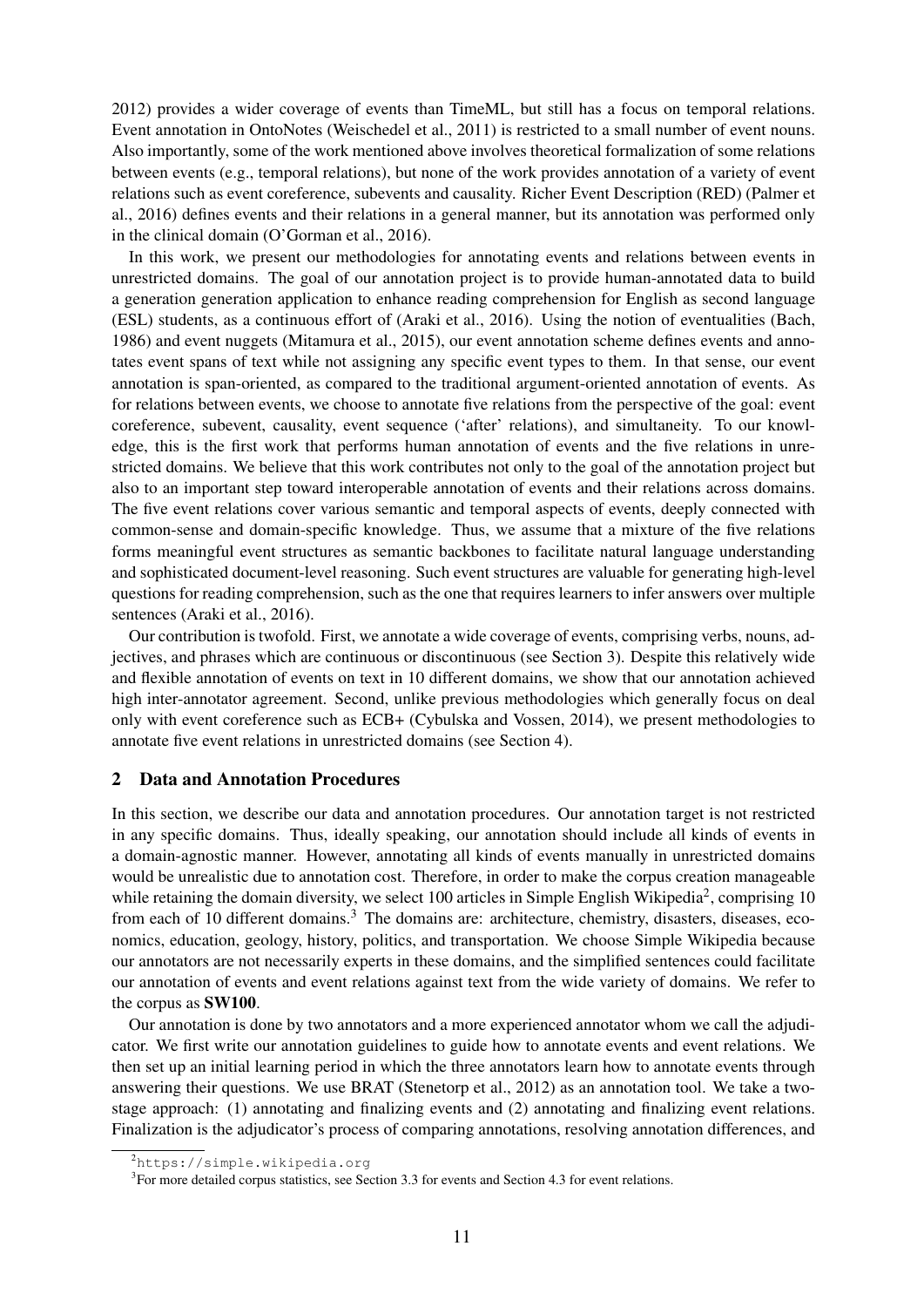producing a single set of annotations. More detailed steps are as follows:

- 1. Three annotators identify event spans, following the annotation guidelines.
- 2. We compute inter-annotator agreement on event annotation.
- 3. The adjudicator finalizes event annotation.
- 4. Three annotators identify event relations on top of the finalized events, following the annotation guidelines.
- 5. We compute inter-annotator agreement on event relation annotation.
- 6. The adjudicator finalizes event relation annotation.

# 3 Annotation of Events

This section describes our definition of events and principles for annotation of events.

## 3.1 Definition of Events: Eventualities

As with TimeML (Pustejovsky et al., 2003) and ISO-TimeML (ISO, 2012), our definition of events uses *eventualities* (Bach, 1986), which are a broader notion of events, including states, processes, and events. This definition is inclusive in the sense that it includes states in addition to events and processes. We define the three classes on the basis of durativity and telicity (Moens and Steedman, 1988; Pulman, 1997):

- states: notions that remain unchanged until their change or are brought as a result of an event, e.g., He owns a car. Tom was happy when he received a present;
- processes: notions that involve a change of state without an explicit goal or completion, e.g., it was raining yesterday;
- events<sup>4</sup>: notions that involve a change of state with an explicit goal or completion, e.g., walked to Boston, buy a book.

We recognize that annotating states is generally more difficult than annotating processes and actions because states are often confused with attributes which are not eventive and thus should not be annotated. For example, let us consider the following examples:

- (1) Mary was talkative at the party.
- (2) Mary is a *talkative* person.

In (1), 'talkative' is eventive because it implies that Mary talked a lot at the party, whereas 'talkative' in (2) is not because it just indicates Mary's personal attribute. Note that we introduce the notion of eventualities in order to clarify the semantic boundary between eventive and non-eventive, not because we are interested in classifying events into the three classes of actions, processes, and states.

## 3.2 Annotation of Events: Event Nuggets

We also define what textual units are annotated as events. For this purpose, we use the notion of *event nugget* (Mitamura et al., 2015). An event nugget is defined as a semantically meaningful unit that expresses an event. It can be either a single word (verb, noun, or adjective) or a phrase which is continuous or discontinuous, depending on how we interpret the semantic meaningfulness of an event that the event nugget refers to. We give several examples below, where we use boldface to highlight event nuggets and underlines to show units of multi-word ones.

- (3) The gunman shot the teller in the bank.
- (4) The gunmen opened fire at the teller in the bank.
- (5) I cried when my grandpa kicked the bucket.
- (6) Susan turned the TV on.
- (7) She responded his email dismissively.

<sup>4</sup> These notions were named 'transitions' in ISO-TimeML.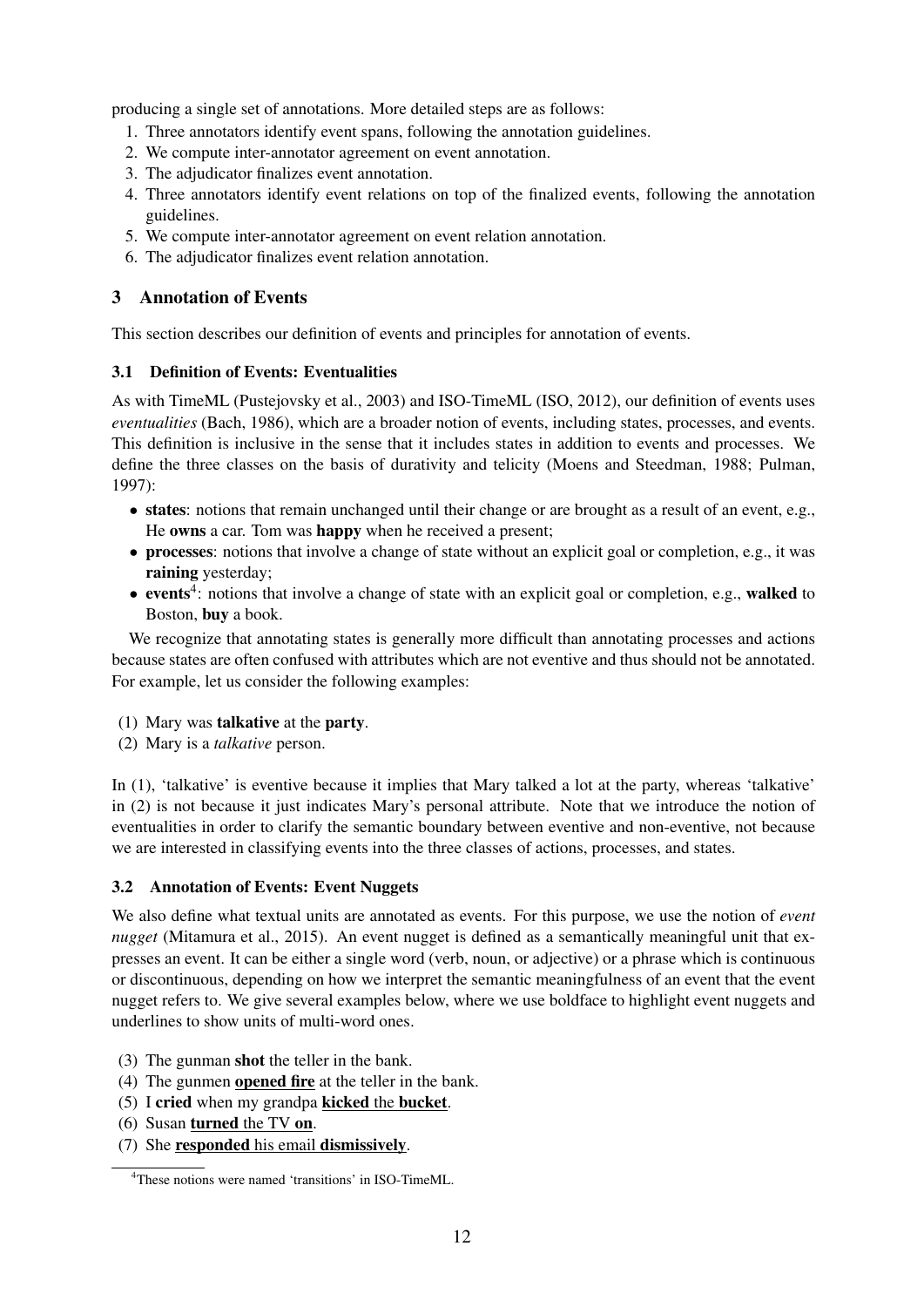In (3), 'shot' is the only verb representing an event, and we annotate 'shot' as a single-word event nugget. On the other hand, in (4) we annotate 'open fire' as a single multi-word event nugget because the phrase 'open fire' indicates more complete meaning than either 'opened' or 'fire.' Similarly, in (6) we annotate 'turned ... on' as a single discontinuous multi-word event nugget, excluding 'the TV'. As a result, we can consider the phrase semantically meaningful and annotate it as a single event nugget. In (7), we annotate 'dismissively' as a part of an event nugget because it implies the action of her dismissing.

### 3.3 Corpus Analysis of Events

We show statistics of event annotations in SW100 in Table 1. Multi-word event nuggets amount to 955. 24% of the 955 are discontinuous, and most (97%) of the discontinuous multi-word event nuggets are verb phrases. 'Others' in Table 1(b) include pronouns, demonstrative determiners, and numbers.5

| Domain       | # $(% )$  | Domain                                     | # $(\%)$   |                                                    | Single-word | Multi-word | All          |  |
|--------------|-----------|--------------------------------------------|------------|----------------------------------------------------|-------------|------------|--------------|--|
| Architecture | 475(8.8)  | Education                                  | 653(12.1)  | Verb                                               | 2799 (51.9) | 560 (10.4) | 3359(62.2)   |  |
| Chemistry    | 576(10.7) | Geology                                    | 483 (8.9)  | Noun                                               | 1273(23.6)  | 382(7.1)   | 1655(30.6)   |  |
| Disaster     | 510 (9.4) | <b>History</b>                             | 486(9.0)   | Adjective                                          | 192(3.6)    | 2(0.0)     | 194(3.6)     |  |
| Disease      | 618(11.4) | Politics                                   | 534 (10.0) | Others                                             | 178(3.3)    | 11(0.2)    | 189(3.5)     |  |
| Economics    | 479(8.9)  | Transportation                             | 583 (10.8) | All                                                | 4442 (82.3) | 955 (17.7) | 5397 (100.0) |  |
|              |           | (a) Event nuggets with respect to domains. |            | (b) Event nuggets with respect to syntactic types. |             |            |              |  |

Table 1: Statistics of events in SW100. Percentages (%), shown in parentheses, indicate ratios to the total number of event nuggets (i.e., 5397).

### 3.4 Inter-annotator Agreement on Event Annotation

Event annotation involves annotation of text spans. Thus, we measure inter-annotator agreement using the pairwise F1 score under two conditions: strict match and partial match. The former checks whether two annotations have exactly the same span. The latter checks whether there is an overlap between annotations, with the restriction that each annotation can only be matched to one annotation by the other annotator. Regarding the adjudicator's annotation as gold standard, we compute a pairwise F1 score between the adjudicator and one of the other two annotators, and another pairwise F1 score between the adjudicator and the other annotator. We then take the average of the F1 scores as our interannotator agreement. As a result, the inter-annotator agreement was 80.2% (strict match) and 90.2% (partial match).

#### 3.5 Issues on Annotation of Events

The main challenge of event annotation is ambiguities on eventiveness. No matter how well eventiveness is defined, there is a lot of discretion required from the subjective viewpoint of the annotator to resolve ambiguous cases. For instance, let us consider the following sentences:

- (8) These were issues of interest like the welfare state.
- (9) Force equals mass times acceleration.

It is not entirely clear whether 'issues' in (8) should be annotated as an event nugget as it may constitute a set of events as well as a set of non-events. 'Force' in (9) is associated with its physical sense, but still determining whether it is eventive is difficult. Therefore, we conjecture that deciding eventiveness is not a clear binary classification problem, and there exists a continuum between eventive and non-eventive in the space of event semantics.

Another type of ambiguities arises from semantic meaningfulness of event spans in the definition of event nuggets. When we annotate multi-word event nuggets, it can be unclear which set of words constitute a semantically meaningful unit. For example, let us consider the following sentence:

(10) Bricks are used in masonry construction.

<sup>&</sup>lt;sup>5</sup> Examples of the pronouns and demonstrative deteriminers are 'it' and 'this event', respectivetly, referring to previously mentioned events. An example of the numbers is 'one', which also refers a previously mentioned event.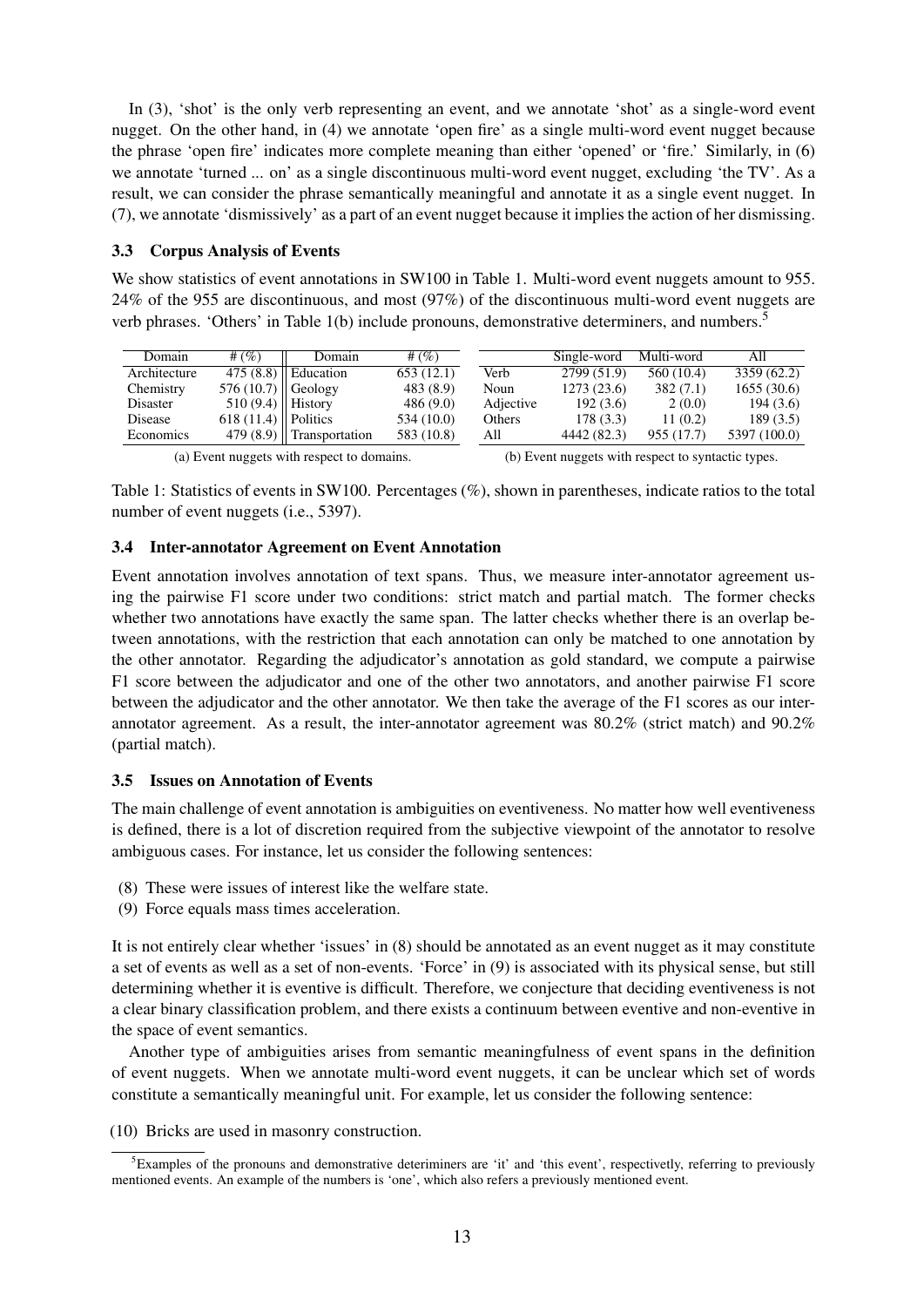One interpretation is that 'masonry construction' in (10) can be seen as a semantically meaningful unit. In contrast, another plausible interpretation is that only 'construction' is a semantically meaningful unit while 'masonry' is considered a mere specifier. Other challenges include knowing idiomatic expressions to annotate event nuggets. Because such expressions are often cultural, it could be an challenge to arrive at an consensus on idiomatically expressed events such as 'kicked the bucket'.

# 4 Annotation of Event Relations

In this section, we define event relations that we annotate and describe our principles of annotation of event relations.

## 4.1 Definition and Annotation Principles of Event Relations

As mentioned in Section 1, we define and annotate 5 event relations: event coreference, subevent, causality, event sequence, and simultaneity.

Event coreference. We define event coreference as a linguistic phenomenon that two event nuggets refer to the same event. For two event nuggets to corefer, they should be semantically identical, have the same participants (e.g., agent, patient) or attribute (e.g., location, time), and have the same polarity. For instance, 'Great Fire of London' and 'fire' are coreferential in (11).

(11) The Great Fire of London happened in 1666. The fire lasted for three days.

When considering event identity for event coreference, we use the notion of *event hopper* from Rich ERE (Song et al., 2015), which is a more inclusive, less strict notion than the event coreference defined in ACE.

Subevent. Following (Hovy et al., 2013), we define subevent relations as follows. Event A is a subevent of event B if B represents a stereotypical sequence of events, or a script (Schank and Abelson, 1977), and A is a part of that script. For example, 'affected', 'flooded' and 'broke' are three subevents of 'Hurricane Katrina' in (12). We refer to 'Hurricane Katrina' as a parent (event) of the three subevents.

(12) On August 29, 2005, New Orleans was affected by Hurricane Katrina which flooded most of the city when city levees broke.

Causality. We define causality to be a cause-and-effect relation, in which we can explain the causation between two event nuggets X and Y, saying "X causes Y". One example of causality is "The tsunami was caused by the **earthquake**." Causality also adds another distinctive characteristic to annotation. Causality inherently entails an event sequence. For example, if we say "The tsunami was caused by the earthquake", it means that the tsunami happened after the earthquake. To distinguish causality from event sequences and other relations such as preconditions (Palmer et al., 2016), we perform causality tests, largely based on (Dunietz et al., 2017):

- 1. The "why" test: After reading the sentence, can an annotator answer "why" questions about the potential effect argument? If not, it is not causal.
- 2. The temporal order test: Is the cause asserted to precede the effect? If not, it is not causal.
- 3. The counterfactuality test: Would the effect have been just as probable to occur or not occur had the cause not happened? If so, it is not causal.
- 4. The ontological asymmetry test: Could you just as easily claim the cause and effect are reversed? If so, it is not causal.
- 5. The linguistic test: Can the sentence be rephrased as It is because (of) X that Y or X causes Y? If so, it is likely to be causal.
- 6. The granularity test: Does X have the same event granularity as Y? If not, it is not causal. We define event granularity to be the scale of an event indicating how large the event is (e.g., events 'lunch' and 'dinner' have the same granularity, but 'ordering' is a finer-grained event than dinner. We add a constraint that two events with causality must have the same event granularity.

Event sequence. We define event sequence ('after' links) as follows. If event A is after event B, A happens after B happens under stereotypicality within a script or over multiple scripts. Note that we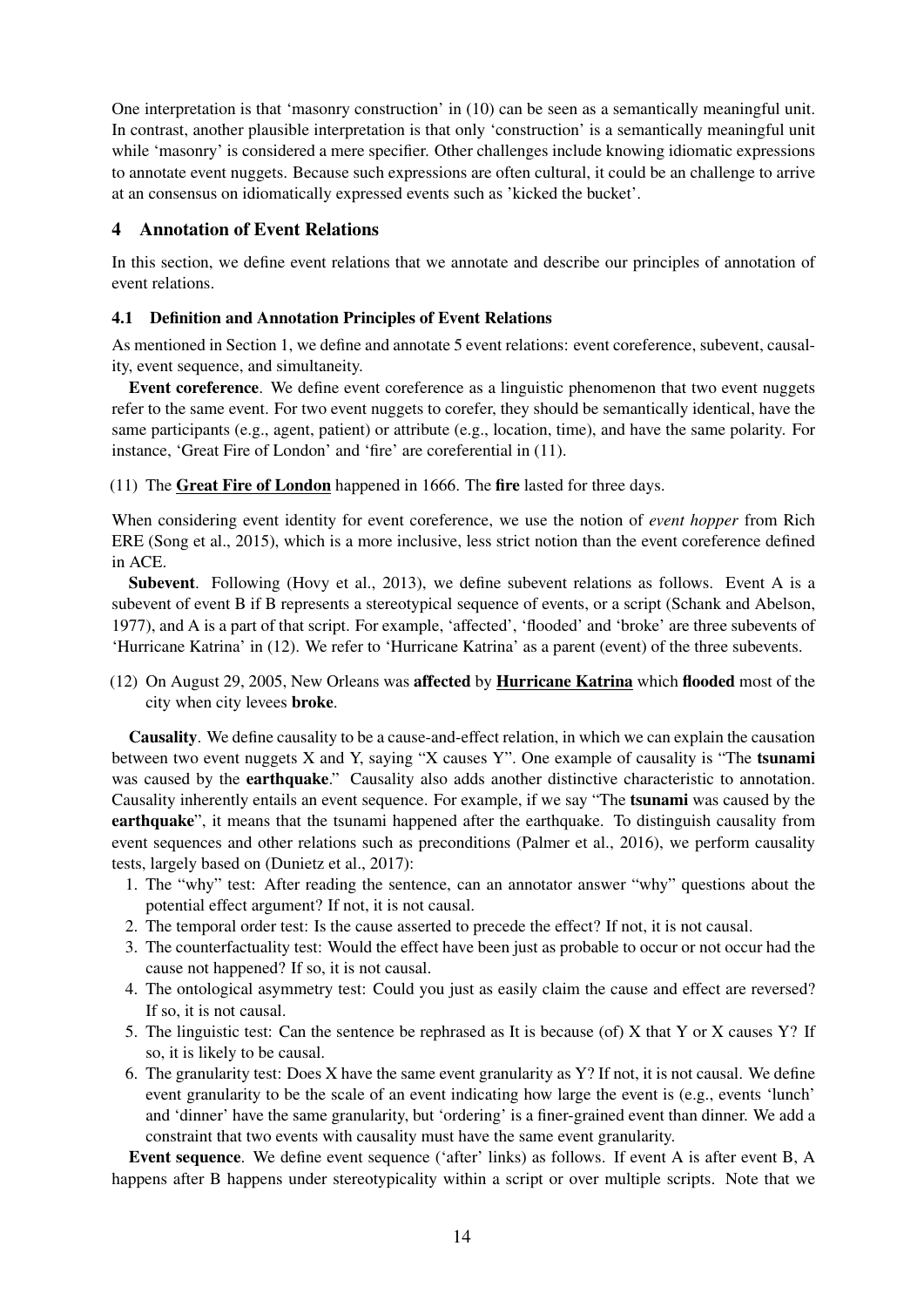do not consider an event sequence relation just by the chronological order to avoid trivial (nonsensical) sequence relationships. We give an example from a restaurant script:

(13) We went(E1) to dinner(E2) at a famous restaurant. We ordered(E3) steak and ate(E4) it. We then got a call(E5). After the call(E6), we paid(E7) and left(E8) the restaurant.

In this example, we annotate event sequence relations as follows: E1  $\frac{\text{after}}{\text{after}}$  E3  $\frac{\text{after}}{\text{after}}$  E4  $\frac{\text{after}}{\text{after}}$  E7  $\frac{\text{after}}{\text{after}}$ E8. Note that we do not annotate 'after' links between E4 and E5 and between E6 and E7, even an explicit discourse marker 'After' at the beginning of the third sentence. This is because we do not see stereotypicality of the restaurant script in the sequence of E4, E5 and E6. The merit of our script-based approach for event sequences is that we can still sequence events utilizing the streotypicality of a script when temporal information is not explicitly provided in texts. In addition, it also allows us to frame texts in a story-like structure because of the scripts that we identify in the course of annotation, which is suitable to the goal of our annotation project described in Section 1.

Simultaneity. We define simultaneity as a relation that two event nuggets occur at the same time. We add a 'simultaneous' link between events when you realize that those events take place at the same time. The conjunctions such as 'when' and 'while' are clear markers for simultaneity. We give some examples:

- (14) My boss was talking over the phone when I stopped by his office.
- (15) Right-click on the mouse button while holding down the Shift key.

When annotating simultaneity, we make sure that two events connected with a simultaneous link have the same event granularity. This is helpful to differentiate simultaneity from subevent relations. Below are two examples:

- (16) He kept quiet during the meeting.
- (17) He testified in the trial.

In (16), 'kept quiet' and 'meeting' happened at the same time, but we do not annotate a simultaneity relation between them because they do not have the same granularity. Similarly, we do not annotate a simultaneity relation between 'testified' and 'trial' in (17).

Unlike event sequence, we do not consider the notion of scripts in the case of simultaneity. Considering scripts in annotating simultaneity seems rather restrictive. From the goal of the annotation project, we conjecture that we can annotate many useful simultaneity relations by not considering scripts.

## 4.2 Facilitating Annotation of Event Relations

As described in Section 2, we use the BRAT tool to annotate events and event relations. However, our initial analysis reveals that although the original version<sup>6</sup> of BRAT supports annotation of relations within a single sentence well, it hinders annotation of relations spanning multiple sentences significantly due to its sentence-oriented visualization. In particular, if one annotates many relations over multiple sentences, a stack of the corresponding horizontal arrows make a working screen too vertically long for human annotators to perform annotation. Therefore, we modified BRAT so that events in different sentences can be directly connected by straight arrows without expanding the screen too much. This modification improves BRAT's visualization and facilitates our event relation annotation greatly. Figure 1 illustrates the improved visualization with some examples of our annotation of events and event relations.

## 4.3 Corpus Analysis of Event Relations

Table 2 shows statistics of the corpus. As for event coreference, we count the number of event coreference clusters instead of the number of event coreference relations. An event coreference cluster means a cluster grouping two or more coreferential events. For the other four event relations, we adopt the notion of link propagation by Mitamura et al. (2017) and only count relations between event coreference clusters, which avoids counting semantically equivalent (redundant) relations. For instance, if we have

<sup>&</sup>lt;sup>6</sup>This is the latest version v1.3, available at http://brat.nlplab.org/.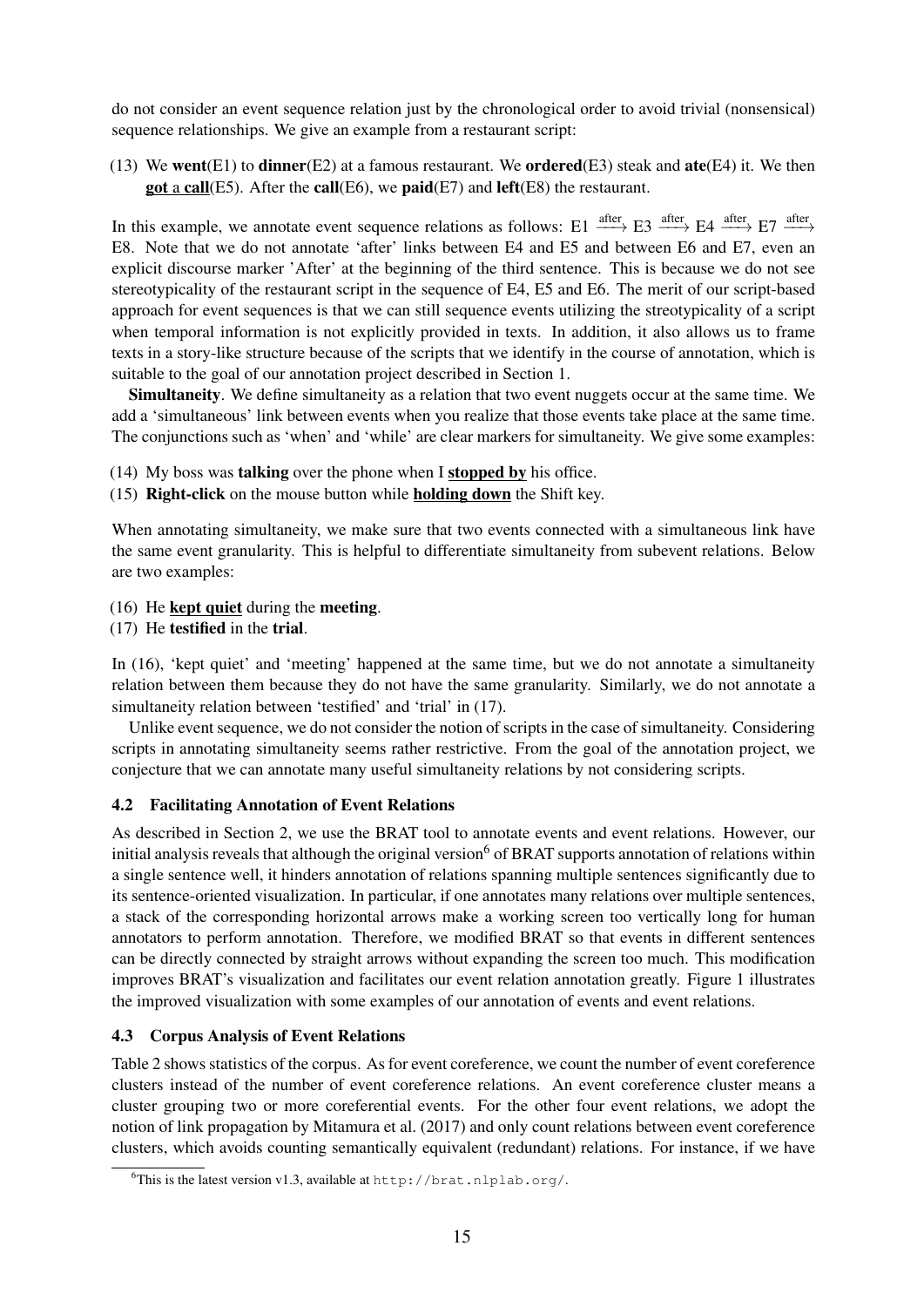

Figure 1: Some examples of our annotation of events and event relations. Our modified version of BRAT facilitates human annotation of event relations adequately, supporting relations spanning multiple sentences along with relations within a single sentence in compact visualization.

event coreference between E1 and E2 and two subevent relations from E1 to E3 and from E2 to E3, we count one event coreference cluster [E1,E2] and one (cluster-level) subevent relation [E1,E2]  $\xrightarrow{\text{subevent}}$ [E3]. Overall, subevents are most frequently annotated among the four event relations, and the number of subevent relations is 6.5 times larger than that of simultaneity relations. It is also interesting to see that causality relations appear more frequently in the disease, geology and disaster domains than others. We observed that scientific domains such as diseases and geology generally tend to have more cause-andeffect relationships, but also often require domain-specific knowledge to distinguish between causality and preconditions, as seen in chemical reactions. We also found that the history domain has the largest number of event sequences and the second largest number of subevent relations, indicating that scriptbased structures tend to appear more frequently in that domain.

|                              | Arch | ™hem | Disa | Dise | Eco | Edu | Geo | Hist | Poli | Tran | Total |
|------------------------------|------|------|------|------|-----|-----|-----|------|------|------|-------|
| # Event coreference clusters | 32   | 61   | 49   |      | 51  | 61  |     | 42   | 46   |      | 512   |
| # Subevent relations         | 74   | 81   | 98   | 94   | 48  | 101 | 91  | 19   | 147  | 93   | 946   |
| # Causality relations        | 31   | 63   |      | 105  | 37  | 28  | 87  | 68   | 36   | 60   | 586   |
| # Event sequence relations   | 48   | 38   | 63   | 30   | 73  | 62  | 58  |      | 66   | 88   | 643   |
| # Simultaneity relations     |      |      |      |      |     |     |     |      | 24   |      | 146   |

Table 2: Statistics of event coreference clusters and cluster-level event relations in SW100. For brevity, we use a prefix with 3 or 4 characters to refer to each domain.

## 4.4 Inter-annotator Agreement on Annotation of Event Relations

One way to compute inter-annotator agreement on event coreference is to use evaluation metrics developed by prior work, such as MUC (Vilain et al., 1995),  $B^3$  (Bagga and Baldwin, 1998), CEAF<sub>e</sub> (Luo, 2005), and BLANC (Recasens and Hovy, 2011). However, these metrics are appropriate specifically for (event) coreference and cannot be consistently applied to other event relations such as subevents. Instead, a single consistent metric is ideal for comparing inter-annotator agreement. Since we have three annotators, we use Fleiss' Kappa (Fleiss, 1971) to compute inter-annotator agreement on the five event relations annotated by the three annotators. Specifically, we consider all pairwise relations between events and propagate event relations via event coreference, following (Mitamura et al., 2017). Table 3 shows the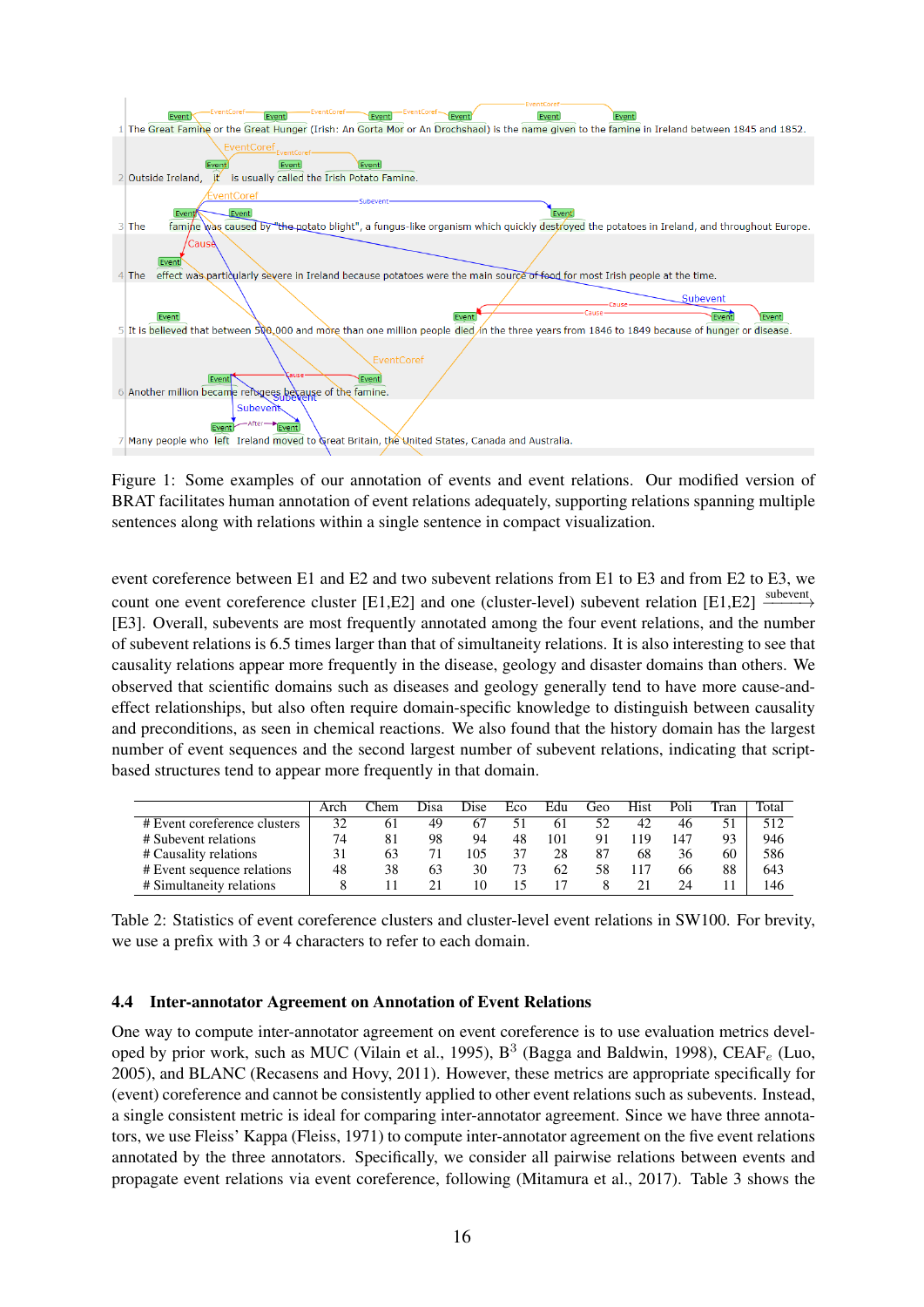result. According to the interpretation of Fleiss' Kappa by Landis and Koch (1977), the inter-annotator agreement on event coreference is substantial agreement, those on subevent and causality relations are fair agreement, and those on after and simultaneity relations are slight agreement.

| Relation          | к.    |
|-------------------|-------|
| Event coreference | 0.645 |
| Subevent          | 0.223 |
| Causality         | 0.298 |
| Event sequence    | 0.139 |
| Simultaneity      | 0.108 |

Table 3: Inter-annotator agreement (Fleiss' Kappa) on event relations.

## 4.5 Issues on Annotation of Event Relations

As compared to the high inter-annotator agreement on events described in Section 3.4, our inter-annotator agreement on event relations (especially on the four relations of subevent, causality, event sequence, and simultaneity) is quite low, as shown in Table 3. This low inter-annotator agreement reflects many difficulties that the annotators faced in their event relation annotation. This section describes the difficulties in detail.

Event annotation error. Missing event nuggets or event nuggets with incorrect spans can end up with false annotation of event relations. Note that we do not make any changes to annotated event nuggets during the process of annotating event relations, since we first finalized event nugget annotation before annotating event relations, as described in Section 2. One example is:

(18) Chronic Obstructive Pulmonary Disease (COPD) can make breathing gradually difficult. Breathing difficulties caused by COPD can be compounded by ...

The first event nugget in (18) is 'make ... difficult'. If 'make breathing ... difficult' were annotated instead, it would be coreferent with 'Breathing difficulties'. However, if event nuggets are annotated as shown above, event coreference should not probably be annotated even if it does exist.

Event granularity. When we annotate a subevent relation between event X and Y, we need to figure out a difference in event granularity between X and Y along with a certain script. However, it is sometimes difficult to discern whether X and Y are expressed at different levels in event hierarchy. For example, let us consider the following sentence:

(19) When Mount St. Helens erupted in 1980, it released 1000 times less material.

The first event 'erupted' can be seen as a parent event of 'released' under the eruption script. Another interpretation is that the two events have the same granularity and there is a causality relation: 'erupted' cause, 'released'. We often need to examine surrounding contexts deeply to resolve the ambiguity.

Script identification. The identification of scripts and their underlying subevents depends largely on common-sense knowledge and intuition of annotators. Thus, it is not easy to arrive at an consensus for subevent relations and event sequences. One example is:

(20) He sought treatment for his cancer, after which he got better.

Some annotators might decide that this sentence constitutes a sickness script which corresponds to the typical life cycle of falling sick and recovering from it. However, this kind of decision can also be subjective, depending on annotators' common-sense knowledge, and others might not admit stereotypicality in the set of events.

Domain-specific knowledge. Annotation of causality and subevent relations can require annotators to have extensive background knowledge. This difficulty can break annotators' agreement easily. We give two examples: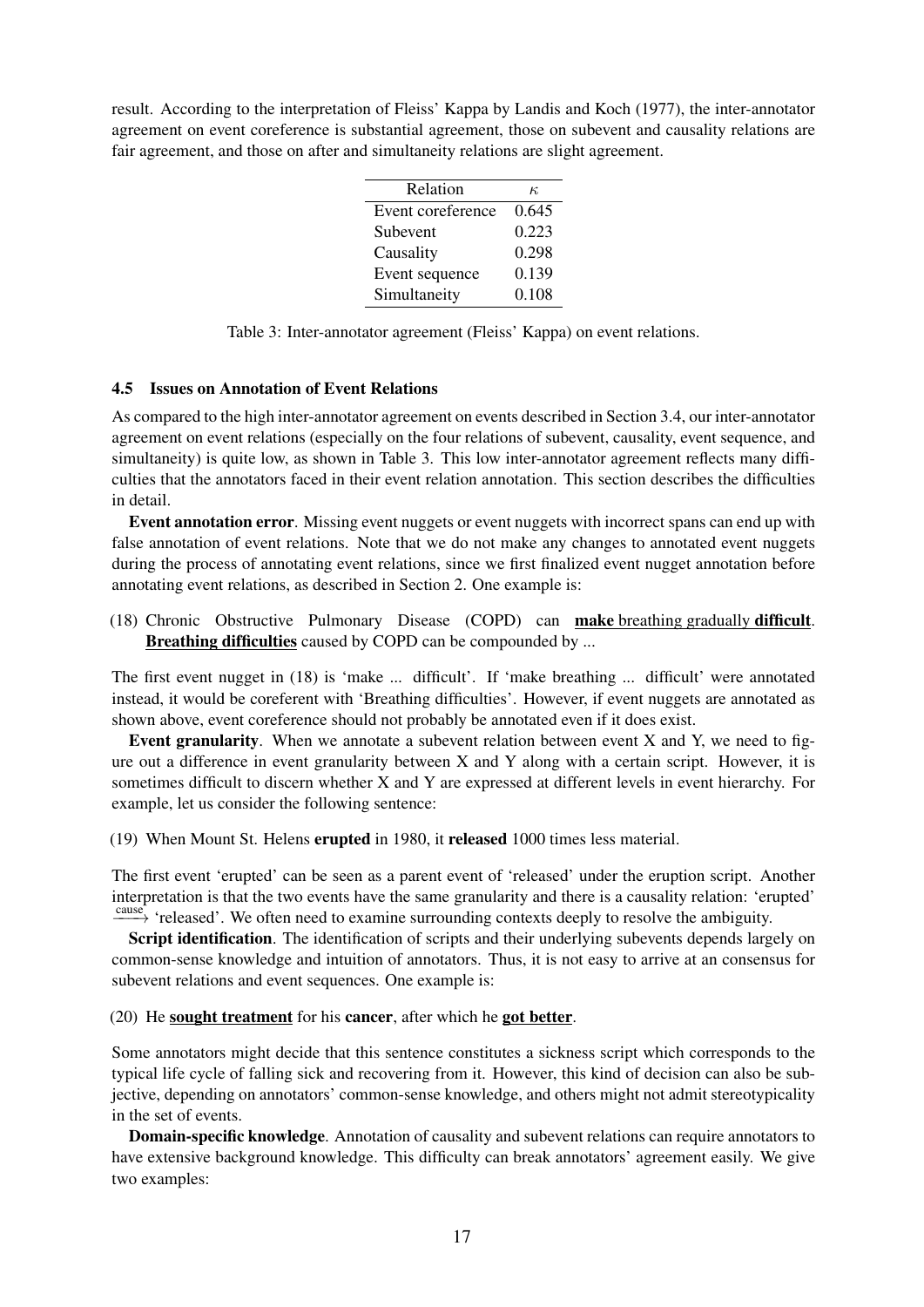- (21) The start of the Cultural Revolution followed the failure of the Great Leap Forward. Mao tried to remove capitalists from the Communist Party of China.
- (22) The 1973 oil crisis started on October 17, 1973, when the members of Organization of Arab Petroleum Exporting Countries (OAPEC) said, because of the Yom Kippur War, that they would no longer ship petroleum to nations that had supported Israel in its conflict with Syria and Egypt.

In (21), whether event 'tried (to remove capitalists)' is a subevent of 'Cultural Revolution' is heavily subjective to annotators' knowledge about the Cultural Revolution. The sentence in (22) has seven events, and the correct annotation of event relations among them requires comprehensive understanding of the 1973 oil crisis and the Yom Kippur War at least, which can cause annotators' disagreement.

Causality vs. Event sequence. Since causality connotes an event sequence by its nature, we employ causality tests to differentiate causality from event sequences, as described in Section 4.1. Even with the causality tests, there are still some ambiguous cases:

(23) Igneous rock can melt into magma, erode into sediment, or be pressed tightly together to become metamorphic.

Some annotators may see causality between 'pressed' and 'become metamorphic' whereas others may find it to be an event sequence.

Simultaneity vs. Event sequence. It turns out that our definition and annotation principles on simultaneity described in Section 4.1 are not completely informative with respect to how to deal with the duration of events. For example, it is not entirely clear whether we should annotate simultaneity when two events overlap in time to a large extent but not fully. As a result, this issue confuses annotators when they annotate simultaneity or event sequences. We give two examples:

(24) When 1,500 missiles were shipped, three hostages were released.

(25) A person can have dyslexia even if he or she is very smart or educated.

In one interpretation of (24), 'released' happened at the same time as 'shipped'. Another possible interpretation is that 'released' happened after 'shipped'. We observe similar ambiguity in (25).

## 5 Conclusion and Future Work

We have presented our methodologies for annotating events and five types of event relations: event coreference, subevents, causality, event sequence, and simultaneity. To our knowledge, this is the first work that performs human annotation of events and five event relations of event coreference, subevent, causality, event sequence and simultaneity in a domain-agnostic manner. Using 100 articles in Simple Wikipedia from 10 different domains, we have demonstrated that the methodologies can allow us to annotate a wider coverage of events and event relations than prior work in a principled manner against the wide variety of domains. In addition, we have achieved high inter-annotator agreement on event annotation. Given lower inter-annotator agreement on event relation annotation, we have provided an analysis of issues on annotation of event relations.

There are a number of avenues for future work. The main piece of future work is to improve interannotator agreement on event relations by refining the annotation principles and guidelines. It is necessary to develop a more sophisticated annotation scheme for differentiating between subevent relations, causality, event sequences, and simultaneity. As for more temporarily-oriented relations, such as event sequences and simultaneity, we need to introduce a consistent principle for annotators to comprehend the duration of events more precisely, such as interval temporal logic (Allen, 1983). Besides the five event relations that we dealt with in this work, there exist many other event relations such as memberships (Hovy et al., 2013) and bridging (Palmer et al., 2016). Providing more comprehensive annotation guidelines including these event relations would also lead to an improvement on inter-annotator agreement. With respect to event annotation, one could define event spans more adequately than the 'semantically meaning unit' in the event nugget definition, thereby reducing annotators' subjective discretion and improving inter-annotator agreement.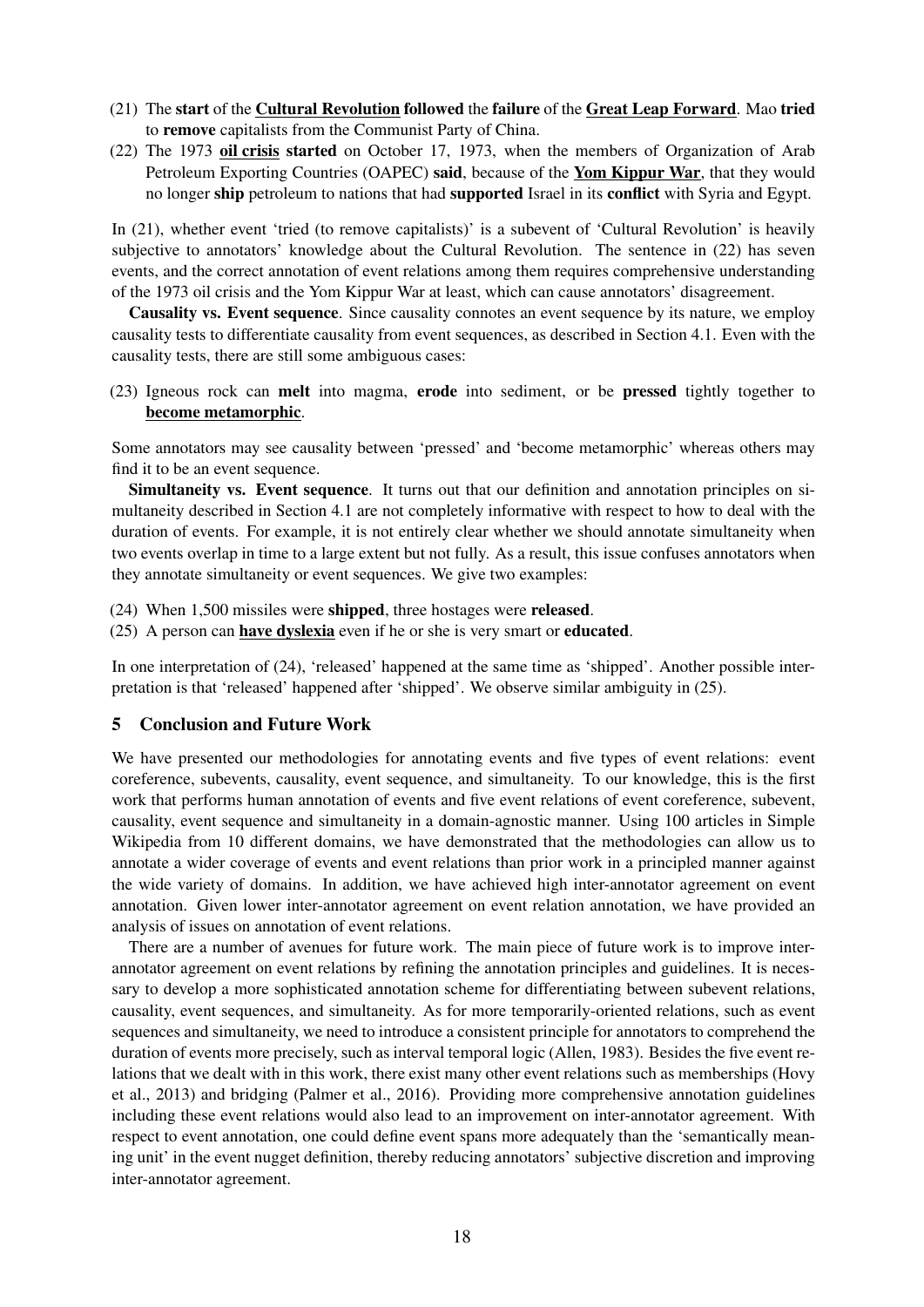### Acknowledgements

This publication was partly made possible by grant NPRP-08-1337-1-243 from the Qatar National Research Fund (a member of the Qatar Foundation). The statements made herein are solely the responsibility of the authors.

#### References

- James F. Allen. 1983. Maintaining knowledge about temporal intervals. *Communications of the ACM*, 26(11):832–843.
- Jun Araki, Dheeraj Rajagopal, Sreecharan Sankaranarayanan, Susan Holm, Yukari Yamakawa, and Teruko Mitamura. 2016. Generating questions and multiple-choice answers using semantic analysis of texts. In *Proceedings of COLING*, pages 1125–1136.
- Emmon Bach. 1986. The algebra of events. *Linguistics and Philosophy*, 9:5–16.
- Amit Bagga and Breck Baldwin. 1998. Algorithms for scoring coreference chains. In *Proceedings of LREC Workshop on Linguistics Coreference*, pages 563–566.
- Collin F. Baker, Charles J. Fillmore, and John B. Lowe. 1998. The Berkeley FrameNet project. In *Proceedings of COLING*, pages 86–90.
- Agata Cybulska and Piek Vossen. 2014. Using a sledgehammer to crack a nut? Lexical diversity and event coreference resolution. In *Proceedings of LREC*, pages 4545–4552.
- George Doddington, Alexis Mitchell, Mark Przybocki, Lance Ramshaw, Stephanie Strassel, and Ralph Weischedel. 2004. The automatic content extraction (ACE) program tasks, data, and evaluation. In *Proceedings of LREC*, pages 837–840.
- Jesse Dunietz, Lori Levin, and Jaime Carbonell. 2017. The BECauSE corpus 2.0: Annotating causality and overlapping relations. In *Proceedings of the 11th Linguistic Annotation Workshop*, pages 95–104.
- Joseph L. Fleiss. 1971. Measuring nominal scale agreement among many raters. *Psychological Bulletin*, 76(5):378–382.
- Eduard Hovy, Teruko Mitamura, Felisa Verdejo, Jun Araki, and Andrew Philpot. 2013. Events are not simple: Identity, non-identity, and quasi-identity. In *Proceedings of NAACL-HLT Workshop on Events: Definition, Detection, Coreference, and Representation*, pages 21–28.
- ISO. 2012. ISO 24617-1 language resource management semantic annotation framework part 1: Time and events. In *International Standardization Organization*.
- Jin-Dong Kim, Tomoko Ohta, Sampo Pyysalo, Yoshinobu Kano, and Jun'ichi Tsujii. 2009. Overview of BioNLP'09 shared task on event extraction. In *Proceedings of BioNLP-ST Workshop*, pages 1–9.
- J. Richard Landis and Gary G. Koch. 1977. The measurement of observer agreement for categorical data. *Biometrics*, 33(1):159–174.
- Xiaoqiang Luo. 2005. On coreference resolution performance metrics. In *Proceedings of HLT/EMNLP*, pages  $25-32.$
- George A. Miller, Richard Beckwith, Christiane Fellbaum, Derek Gross, and Katherine Miller. 1990. Introduction to WordNet: An on-line lexical database. *International Journal of Lexicography*, 3(4):235–244.
- Teruko Mitamura, Yukari Yamakawa, Susan Holm, Zhiyi Song, Ann Bies, Seth Kulick, and Stephanie Strassel. 2015. Event nugget annotation: Processes and issues. In *Proceedings of NAACL-HLT Workshop on Events: Definition, Detection, Coreference, and Representation*, pages 66–76.
- Teruko Mitamura, Zhengzhong Liu, and Eduard Hovy. 2017. Events detection, coreference and sequencing: What's next? Overview of the TAC KBP 2017 Event track. In *Proceedings of Text Analysis Conference*.
- Marc Moens and Mark Steedman. 1988. Temporal ontology and temporal reference. *Computational Linguistics*, 14(2):15–28.